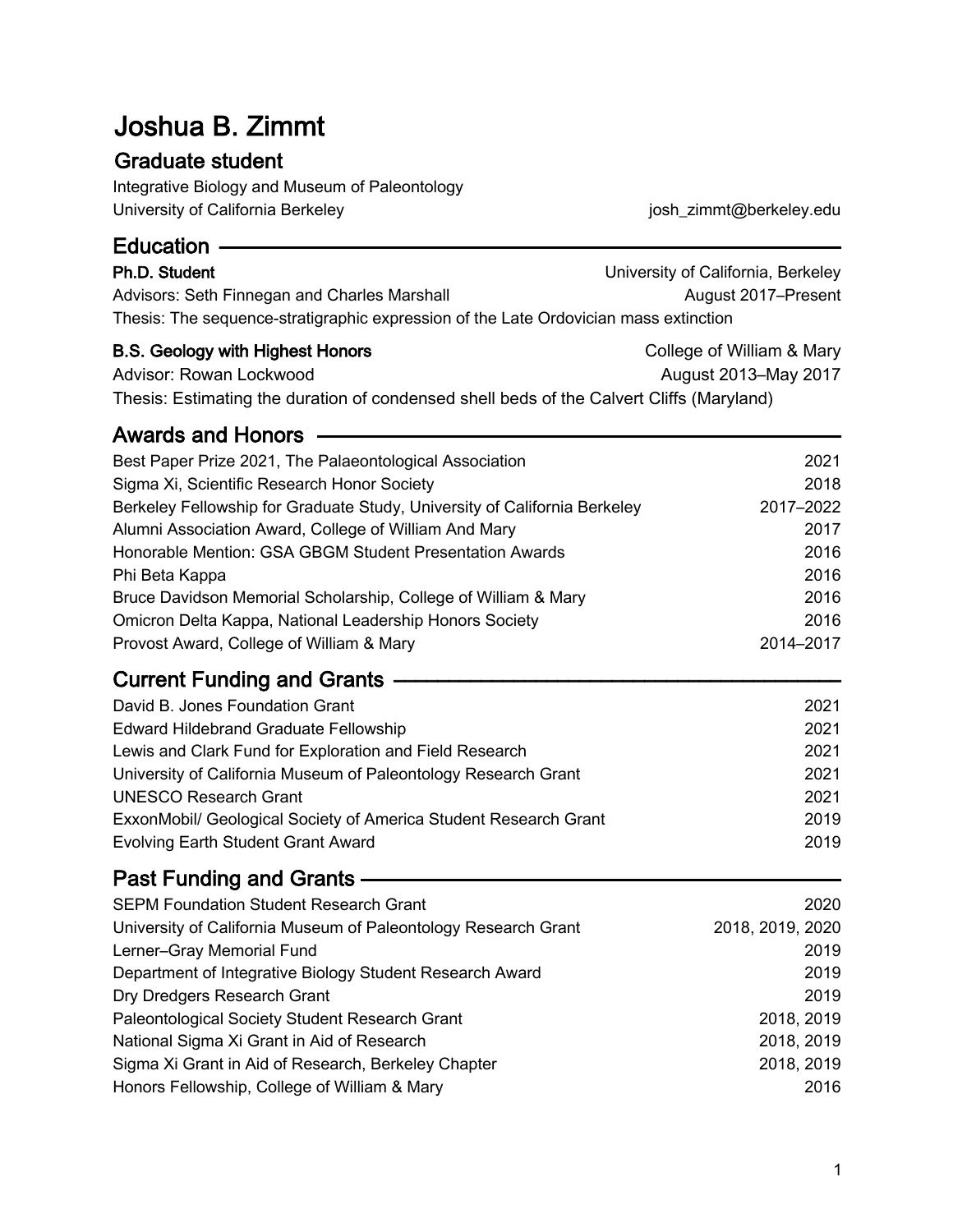- Monarrez, P.M., Zimmt, J.B., Clement, A.M., Gearty, W., Kusnerik, K.M., Jacisin III, J.J., Jenkins, K.M., Poust, A.W., Robson, S.V., Sclafani, J.A., Stilson, K.T., Tennakoon, S.D., and Thompson, C.M., 2021, Our past creates our present: A brief history of racism in North American paleontology: Paleobiology, p. 1-13, https://doi.org/10.1017/pab.2021.28.
- Marshall, C.R., Latorre, D.V., Wilson, C.J., Frank, T.M., Magoulick, K.M, Zimmt, J.B., and Poust, A.W., 2021, Absolute Abundance and Preservation Rate of Tyrannosaurus rex. Science, v. 372, p. 284-287, https://doi.org/10.1126/science.abc8300.
- **Zimmt, J.B., Holland, S.M., Finnegan, S., and Marshall, C.R. 2021, Recognizing pulses of extinction** from clusters of last occurrences: Palaeontology, v. 64, p. 1-20, https://doi.org/10.1111/pala.12505.
- Zimmt, J.B., Lockwood, R., Andrus, C.F.T., and Herbert, G.S., 2019, Sclerochronological basis for growth increment counting: A reliable technique for life-span determination of Crassostrea virginica from the Mid-Atlantic United States: Palaeogeography, Palaeoclimatology, Palaeoecology, v. 516, p. 54–63, https://doi.org/10.1016/j.palaeo.2018.11.029.
- Zimmt J.B., Kidwell, S.M., Lockwood. R., and Thirlwall, M., Strontium isotope stratigraphy demonstrates 100 ky-scale condensation of transgressive shell beds: Submitted to PALAIOS.

### **Current Research Projects -**

Carbonate clumped isotope paleothermometry of the Ordovician/Silurian boundary on Anticosti Island [In preparation for submission]

A new species of *Hirnantia* from Anticosti Island and its regional biostratigraphic significance [In preparation for submission]

A revised sequence stratigraphic framework for the Ordovician/Silurian boundary on Anticosti Island (Québec, Canada)

New methods for determining species' facies preference from the fossil record

A stratigraphic paleobiological assessment of the pattern and drivers of the Late Ordovician mass extinction on Anticosti Island

Comparing global and regional perspectives of simulated mass extinction events

A Katian brachiopod fauna in the Hirnantian Ellis Bay Formation: Implications for understanding the Late Ordovician mass extinction

#### Abstracts

- Zimmt, J.B., Bergmann, K.D., Present, T.M., Desrochers, A., and Finnegan, S., 2021, New clumped isotope constraints on the tempo and magnitude of Hirnantian (Late Ordovician) glaciation from Anticosti Island, Québec, Canada: Geological Society of America Abstracts with Program.
- Samuels-Fair, Maya, Zimmt, J.B., Holland, S.M., and Finnegan, S., 2021, A simulation framework for understanding the influence of sampling on apparent diversity partitioning patterns within depositional basins: Geological Society of America Abstracts with Program.

2016

2013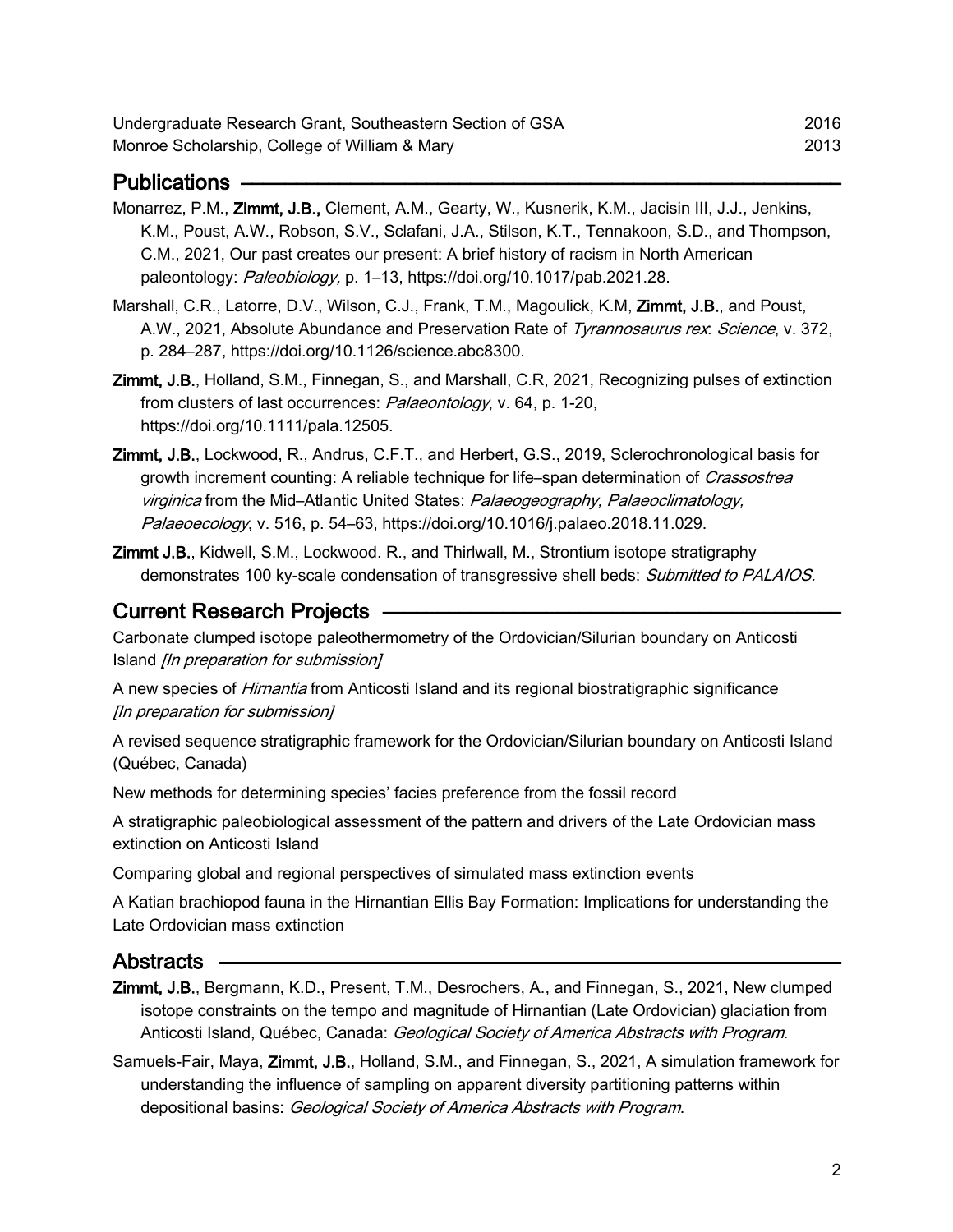- Marshall, C.R., Latorre, D.V., Wilson, C.J., Frank, T.M., Magoulick, K.M, Zimmt, J.B., and Poust, A.W., 2021, On the standing population size of Tyrannosaurus rex, the total number that ever lived, and its absolute preservation rate: Society of Vertebrate Paleontology Conference Program.
- **Zimmt, J.B., Taylor, L., and White, L., 2021, Broadening participation in the digital age: Designing** online geoscience labs to engage community college programs: Earth Educator's Rendezvous Conference Program.
- Gauba, A., McGoran, H., Wang, A., Monarrez, P.M., Pimentel-Galvan, M., Zimmt, J.B., Payne, J.L., and Heim, N.A., 2020, Testing the relationship of Brachiopoda generic richness, origination, and body size during the Great Ordovician Biodiversification Event: AGU Abstracts with Program.
- Zimmt, J.B., Lee, J., Taylor, L.D., and White, L.D., 2020, Designing labs in the digital age: utilizing online paleobiology collections to engage community college students: Geological Society of America Abstracts with Program.
- Zimmt, J.B., Holland, S.M., Finnegan, S., and Marshall, C.R., 2020, A method for determining which clusters of last occurrences in the stratigraphic record likely represent pulses of extinction: Geological Society of America Abstracts with Program.
- **Zimmt, J.B., Holland, S.M., Finnegan, S., and Marshall, C.R., 2020, Recognizing pulses of extinction** from clusters of last occurrences: A Late Ordovician case study: IGCP 653 Virtual Conference.
- Zimmt, J.B., Holland, S.M., Finnegan, S., and Marshall, C.R., 2019, Exploring the impact of stratigraphic architecture on the pattern and timing of Late Ordovician extinction events: North American Paleontological Convention Abstracts with Program.
- **Zimmt, J.B., Holland, S.M., Finnegan, S., and Marshall, C.R., 2018, One pulse or two? Combining** simulations of sequence-stratigraphic architecture and diversification processes to model the expression of the Late Ordovician mass extinction: Geological Society of America Abstracts with Program.
- Zimmt, J.B., Kidwell, S.M., Lockwood, R., and Thirlwall, M., 2017, Estimating the duration of stratigraphically condensed Miocene marine shell beds using strontium isotope stratigraphy (Calvert Cliffs, MD): Implications for paleoecological analysis: Geological Society of America Abstracts with Program.
- Zimmt, J.B., Lockwood, R., Andrus, C.F.T., and Herbert, G.S., 2016, Revisiting growth increment counting as a method for biologically aging Crassostrea virginica from the U.S. Mid-Atlantic: Geological Society of America Abstracts with Program.
- Zimmt, J.B., Kosnik, M.A., and Lockwood, R., 2015, Taphonomic condition as a proxy for molluscan time averaging in Sydney Harbour (NSW, Australia): Geological Society of America Abstracts with Program.

#### **Invited Presentations** Earth and Planetary Sciences, Yale University (Course lecture) 2021 GeoCenter Northern Bavaria, University of Erlangen-Nuremberg (Course lecture) 2020 Florida Museum of Natural History, University of Florida (Lab group lecture) 2020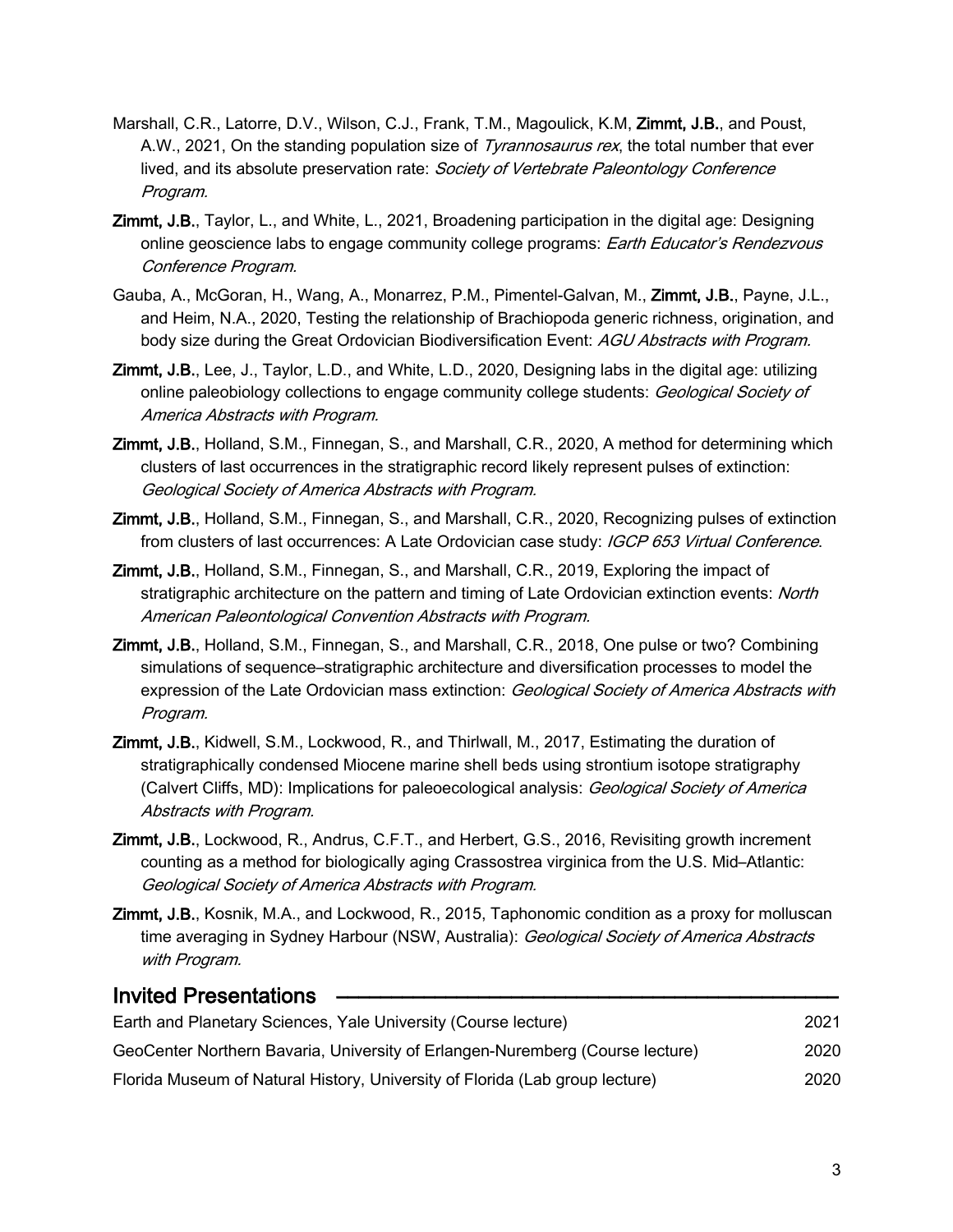| Teaching Experience -                                                                                                                                                                                                      |                               |
|----------------------------------------------------------------------------------------------------------------------------------------------------------------------------------------------------------------------------|-------------------------------|
| <b>ACCESS (Advancing Community College Education and Student Success)</b><br>Lead on community-engagement program, coordinating and teaching<br>paleobiology- and geology-themed lessons at community colleges nationwide. | July 2020- Present            |
| Paleobiological Perspectives on Ecology and Evolution (IB 113L)<br>Teaching assistant for undergraduate upper-division biology course.                                                                                     | Spring 2018                   |
| <b>General Biology Laboratory (IB 1L)</b><br>Teaching assistant for lower-division biology course.                                                                                                                         | Fall 2017, Spring 2020        |
| Mentorship -                                                                                                                                                                                                               |                               |
| Stephanie Yang [City College of San Francisco]<br>Mentored as field assistant for seven weeks on Anticosti Island (Québec, Canada)                                                                                         | Summer 2021                   |
| Sapon Chupongstimun [UC Berkeley]<br>Mentored for three undergraduate research projects                                                                                                                                    | 2019-Present                  |
| Max Titcomb [UC Berkeley]<br>Mentored for undergraduate research project                                                                                                                                                   | 2019-2020                     |
| Ryan Caspary [UC Berkeley]<br>Mentored as field assistant for two field seasons on Anticosti Island                                                                                                                        | Summer 2018, 2019             |
| Maddie Gaetano [College of William & Mary]<br>Mentored for undergraduate research project                                                                                                                                  | 2016-2017                     |
| <b>Community Engagement -</b>                                                                                                                                                                                              |                               |
| Educator: Biodiversity Literacy in Undergraduate Education<br>Program Lead: ACCESS                                                                                                                                         | 2021-Present<br>2020-Present  |
| Presenter: UCMP Elementary Outreach                                                                                                                                                                                        | 2020-Present                  |
| Instructor: BASIS (Bay Area Scientists in Schools)                                                                                                                                                                         | 2019-Present                  |
| Presenter: Stanford Earth Young Investigators                                                                                                                                                                              | <b>July 2020</b>              |
| <b>Instructor: ACCESS</b>                                                                                                                                                                                                  | 2018-2020                     |
| Volunteer: California Academy of Sciences Nightlife<br>Volunteer: UCMP Cal Day                                                                                                                                             | 2018-2019<br>April 2018, 2019 |
| Volunteer: James Madison Elementary, "What Killed the Dinosaurs"                                                                                                                                                           | February 2018                 |
| Volunteer: Geology on Wheels                                                                                                                                                                                               | April 2017                    |
| <b>Service</b>                                                                                                                                                                                                             |                               |
| Session Chair Geological Society of America Meeting<br>"The Evolution of Early Phanerozoic Oceans: A Geobiological Perspective",<br><b>Geological Society of America Meeting</b>                                           | <b>Fall 2021</b>              |
| University of California Museum of Paleontology<br>Diversity, Equity, and Inclusion Committee                                                                                                                              | 2020-Present                  |
| Corona Health Isolation Paleo Reading Group                                                                                                                                                                                | 2020                          |
| Session Chair Geological Society of America Meeting<br>"The Ordovician Earth", Geological Society of America Meeting                                                                                                       | Fall 2019, 2020               |